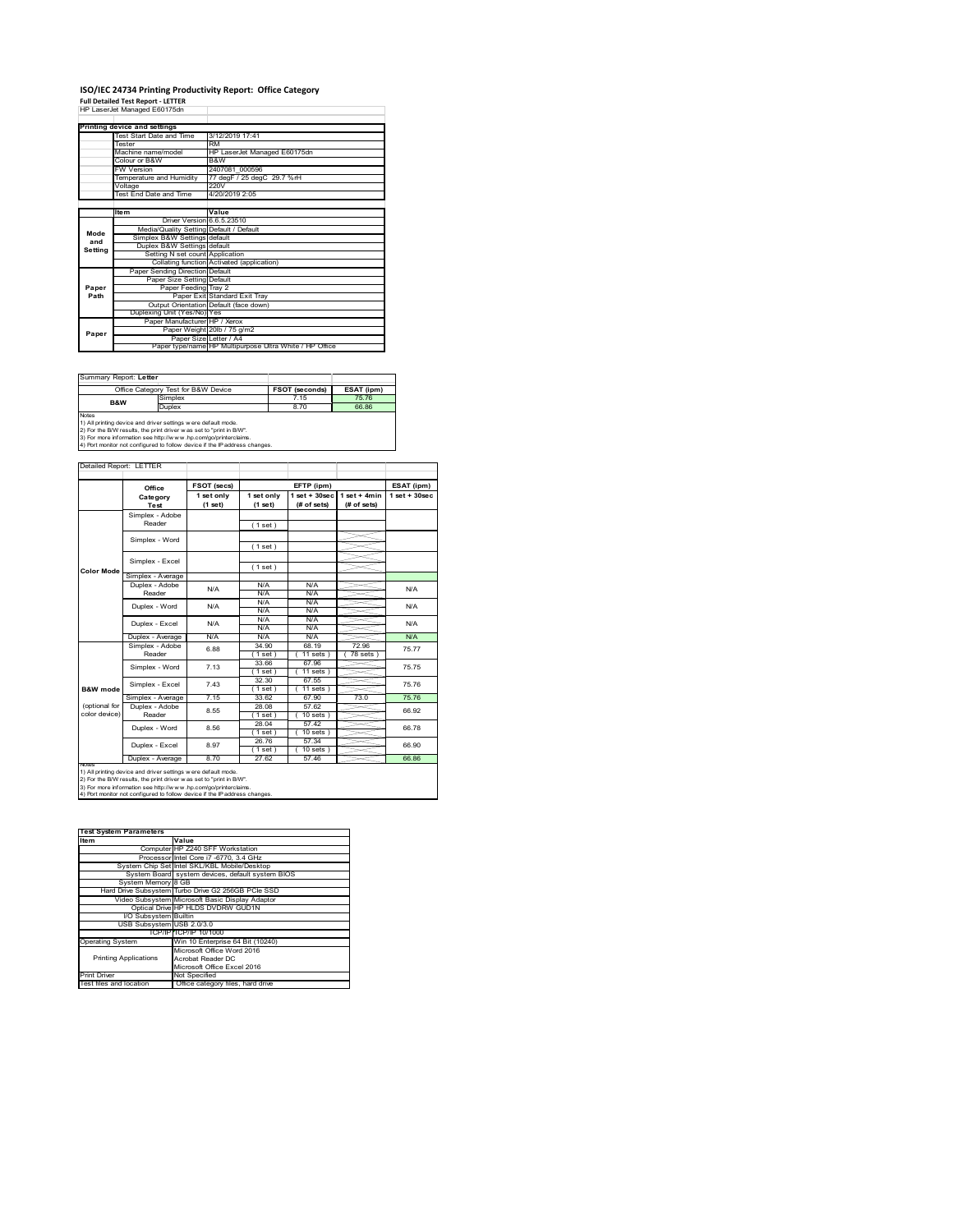# **ISO/IEC 24734 Printing Productivity Report: Office Category<br>Full Detailed Test Report - A4<br>HP LaserJet Managed E60175dn**

|         | HP LaserJet Manaded EbU1/5dh            |                                                         |
|---------|-----------------------------------------|---------------------------------------------------------|
|         | Printing device and settings            |                                                         |
|         | Test Start Date and Time                | 3/12/2019 17:41                                         |
|         | <b>Tester</b>                           | RM                                                      |
|         | Machine name/model                      | HP LaserJet Managed E60175dn                            |
|         | Colour or B&W                           | B&W                                                     |
|         | <b>FW Version</b>                       | 2407081 000596                                          |
|         | Temperature and Humidity                | 77 degF / 25 degC 29.7 %rH                              |
|         | Voltage                                 | 220V                                                    |
|         | Test End Date and Time                  | 4/20/2019 2:05                                          |
|         |                                         |                                                         |
|         | <b>Item</b>                             | Value                                                   |
|         | Driver Version 6.6.5.23510              |                                                         |
| Mode    | Media/Quality Setting Default / Default |                                                         |
| and     | Simplex B&W Settings default            |                                                         |
| Setting | Duplex B&W Settings default             |                                                         |
|         | Setting N set count Application         |                                                         |
|         |                                         | Collating function Activated (application)              |
|         | Paper Sending Direction Default         |                                                         |
|         | Paper Size Setting Default              |                                                         |
| Paper   | Paper Feeding Tray 2                    |                                                         |
| Path    |                                         | Paper Exit Standard Exit Trav                           |
|         |                                         | Output Orientation Default (face down)                  |
|         | Duplexing Unit (Yes/No) Yes             |                                                         |
|         | Paper Manufacturer HP / Xerox           |                                                         |
| Paper   |                                         | Paper Weight 20lb / 75 g/m2                             |
|         | Paper Size Letter / A4                  |                                                         |
|         |                                         | Paper type/name HP Multipurpose Ultra White / HP Office |

| Summary Report: A4                                                                                                                                                                                                                                                                                    |         |                       |            |  |
|-------------------------------------------------------------------------------------------------------------------------------------------------------------------------------------------------------------------------------------------------------------------------------------------------------|---------|-----------------------|------------|--|
| Office Category Test for B&W Device                                                                                                                                                                                                                                                                   |         | <b>FSOT (seconds)</b> | ESAT (ipm) |  |
| <b>B&amp;W</b>                                                                                                                                                                                                                                                                                        | Simplex | 7.39                  | 71.60      |  |
|                                                                                                                                                                                                                                                                                                       | Duplex  | 8.71                  | 6384       |  |
| <b>Notes</b><br>1) All printing device and driver settings were default mode.<br>2) For the B/W results, the print driver was set to "print in B/W".<br>3) For more information see http://www.hp.com/go/printerclaims.<br>4) Port monitor not configured to follow device if the IP address changes. |         |                       |            |  |

|                | Office            | FSOT (secs)           |                       | EFTP (ipm)                        |                               | ESAT (ipm)         |
|----------------|-------------------|-----------------------|-----------------------|-----------------------------------|-------------------------------|--------------------|
|                | Category<br>Test  | 1 set only<br>(1 set) | 1 set only<br>(1 set) | $1$ set + $30$ sec<br>(# of sets) | $1$ set + 4min<br>(# of sets) | $1$ set + $30$ sec |
|                | Simplex - Adobe   |                       |                       |                                   |                               |                    |
|                | Reader            |                       | (1 set)               |                                   |                               |                    |
|                | Simplex - Word    |                       | (1 set)               |                                   |                               |                    |
|                |                   |                       |                       |                                   |                               |                    |
| Colour<br>Mode | Simplex - Excel   |                       | (1 set)               |                                   |                               |                    |
|                | Simplex - Average |                       |                       |                                   |                               |                    |
|                | Duplex - Adobe    | N/A                   | N/A                   | N/A                               |                               | N/A                |
|                | Reader            |                       | N/A                   | N/A                               |                               |                    |
|                | Duplex - Word     | N/A                   | N/A                   | N/A                               |                               | N/A                |
|                |                   |                       | N/A                   | N/A                               |                               |                    |
|                | Duplex - Excel    | N/A                   | N/A<br>N/A            | N/A<br>N/A                        |                               | N/A                |
|                | Duplex - Average  | N/A                   | N/A                   | N/A                               |                               | N/A                |
|                | Simplex - Adobe   |                       | 33.70                 | 64 97                             | 69.32                         |                    |
|                | Reader            | 7 12                  | 1 set                 | $11$ sets $1$                     | 74 sets                       | 71.60              |
|                |                   | 7.45                  | 32.21                 | 64 34                             |                               | 71.63              |
|                | Simplex - Word    |                       | 1 set                 | $11$ sets $)$                     |                               |                    |
|                |                   | 7.60                  | 31.57                 | 64.21                             |                               | 71.59              |
| B&W mode       | Simplex - Excel   |                       | 1 set                 | $11$ sets $)$                     |                               |                    |
|                | Simplex - Average | 74                    | 32 49                 | 64.50                             | 69.3                          | 71.60              |
| (optional for  | Duplex - Adobe    | 843                   | 28.48                 | 54.70                             |                               | 63.86              |
| color device)  | Reader            |                       | $1$ set $1$           | 9 sets                            |                               |                    |
|                | Duplex - Word     | 8.80                  | 27.26                 | 54 28                             |                               | 63.84              |
|                |                   |                       | $1$ set $)$           | 9 sets                            |                               |                    |
|                | Duplex - Excel    | 8.90                  | 26.98                 | 53.76                             |                               | 63.84              |
|                |                   | 87                    | $1$ set               | 9 sets                            |                               |                    |
| NOTAS          | Duplex - Average  |                       | 27.57                 | 54.24                             |                               | 63.84              |

| <b>Test System Parameters</b> |                                                    |
|-------------------------------|----------------------------------------------------|
| Item                          | Value                                              |
|                               | Computer HP Z240 SFF Workstation                   |
|                               | Processor Intel Core i7 -6770, 3.4 GHz             |
|                               | System Chip Set Intel SKL/KBL Mobile/Desktop       |
|                               | System Board system devices, default system BIOS   |
| System Memory 8 GB            |                                                    |
|                               | Hard Drive Subsystem Turbo Drive G2 256GB PCle SSD |
|                               | Video Subsystem Microsoft Basic Display Adaptor    |
|                               | Optical Drive HP HLDS DVDRW GUD1N                  |
| I/O Subsystem Builtin         |                                                    |
| USB Subsystem USB 2.0/3.0     |                                                    |
|                               | TCP/IPITCP/IP 10/1000                              |
| <b>Operating System</b>       | Win 10 Enterprise 64 Bit (10240)                   |
|                               | Microsoft Office Word 2016                         |
| <b>Printing Applications</b>  | Acrobat Reader DC                                  |
|                               | Microsoft Office Excel 2016                        |
| <b>Print Driver</b>           | Not Specified                                      |
| Test files and location       | Office category files, hard drive                  |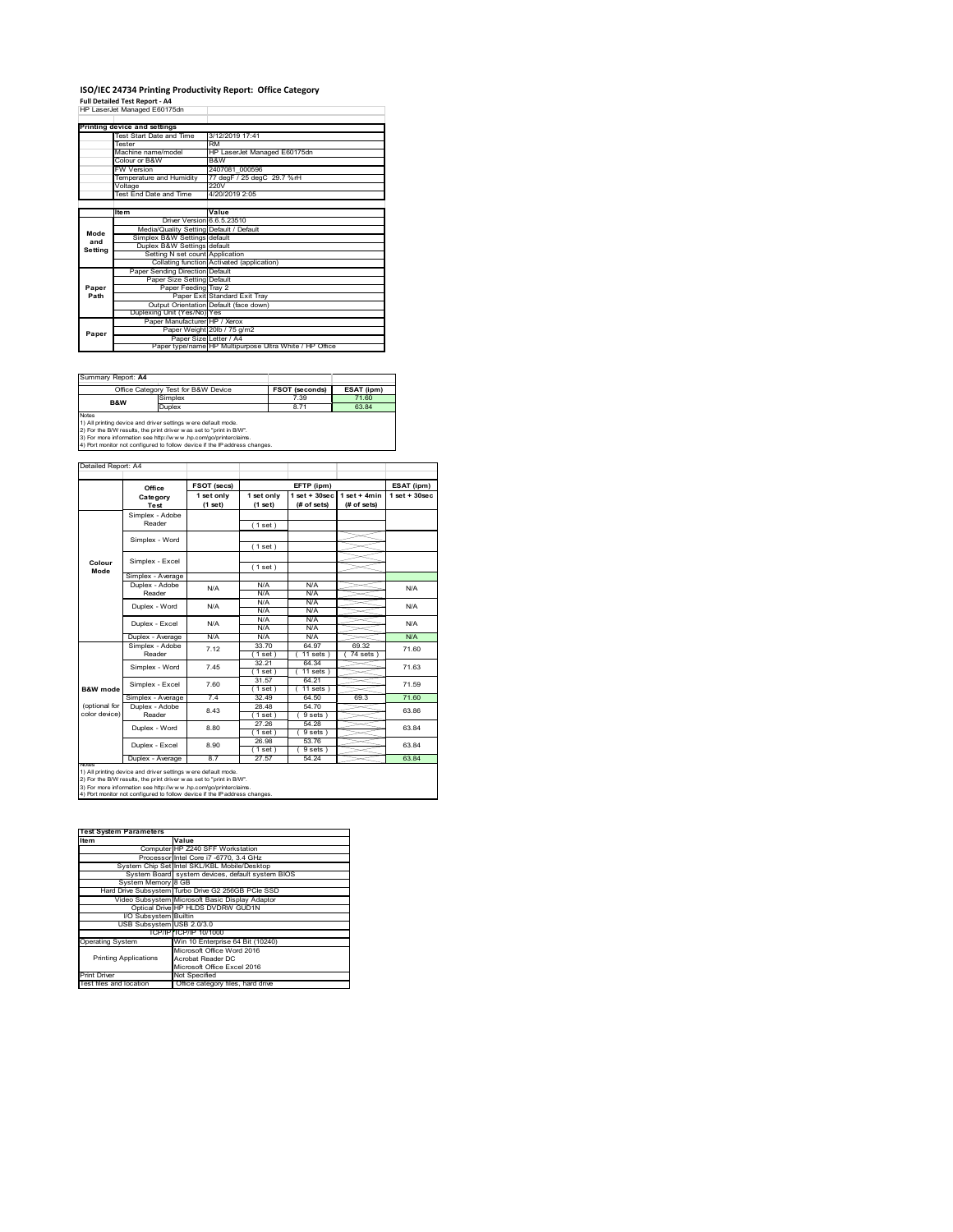## **ISO/IEC 24734 Printing Productivity Report: Office Category Feature Performance Full Report ‐ Office Feature Performance Test** HP LaserJet Managed E60175dn

|         | Printing device and settings            |                                                         |
|---------|-----------------------------------------|---------------------------------------------------------|
|         | Test Start Date and Time                | 3/12/2019 17:41                                         |
|         | <b>Tester</b>                           | <b>RM</b>                                               |
|         | Machine name/model                      | HP LaserJet Managed E60175dn                            |
|         | Colour or B&W                           | B&W                                                     |
|         | <b>FW Version</b>                       | 2407081 000596                                          |
|         | Temperature and Humidity                | 77 degF / 25 degC 29.7 %rH                              |
|         | Voltage                                 | 220V                                                    |
|         | Test End Date and Time                  | 4/20/2019 2:05                                          |
|         |                                         |                                                         |
|         | <b>Item</b>                             | Value                                                   |
| Mode    | Driver Version 6.6.5.23510              |                                                         |
|         | Media/Quality Setting Default / Default |                                                         |
| and     | Simplex B&W Settings default            |                                                         |
| Setting | Duplex B&W Settings default             |                                                         |
|         | Setting N set count Application         |                                                         |
|         |                                         | Collating function Activated (application)              |
|         | Paper Sending Direction Default         |                                                         |
|         | Paper Size Setting Default              |                                                         |
| Paper   | Paper Feeding Tray 2                    |                                                         |
| Path    |                                         | Paper Exit Standard Exit Tray                           |
|         |                                         | Output Orientation Default (face down)                  |
|         | Duplexing Unit (Yes/No) Yes             |                                                         |
|         | Paper Manufacturer HP / Xerox           |                                                         |
| Paper   |                                         | Paper Weight 20lb / 75 g/m2                             |
|         | Paper Size Letter / A4                  |                                                         |
|         |                                         | Paper type/name HP Multipurpose Ultra White / HP Office |

| <b>ISO Print Productivity Report: Feature Performance Test Summary</b>                                                                                                                                                                                                                     |                                                                    |      |                                      |  |  |
|--------------------------------------------------------------------------------------------------------------------------------------------------------------------------------------------------------------------------------------------------------------------------------------------|--------------------------------------------------------------------|------|--------------------------------------|--|--|
|                                                                                                                                                                                                                                                                                            | <b>Printing Modes</b><br>(Feature Adobe Reader - Office test file) |      | <b>Feature Performance Ratio</b>     |  |  |
|                                                                                                                                                                                                                                                                                            |                                                                    |      | <b>ESAT (feature)</b><br>ESAT (base) |  |  |
| A5. Landscape Feed. Simplex. Colour                                                                                                                                                                                                                                                        | Simplex                                                            |      |                                      |  |  |
| A5. Portrait Feed. Simplex. Colour                                                                                                                                                                                                                                                         | Simplex                                                            |      |                                      |  |  |
| Legal, Simplex, Colour                                                                                                                                                                                                                                                                     | Simplex                                                            |      |                                      |  |  |
| Legal, Duplex, Colour                                                                                                                                                                                                                                                                      | Duplex                                                             |      |                                      |  |  |
| A4, 1200 dpi, Simplex, Colour                                                                                                                                                                                                                                                              | Simplex                                                            |      |                                      |  |  |
| Letter, 1200 dpi, Simplex, Colour                                                                                                                                                                                                                                                          | Simplex                                                            |      |                                      |  |  |
| A4, General Office, Simplex, Colour                                                                                                                                                                                                                                                        | Simplex                                                            |      |                                      |  |  |
| Letter, General Office, Simplex, Colour                                                                                                                                                                                                                                                    | Simplex                                                            |      |                                      |  |  |
| A5, Landscape Feed, Simplex, B/W                                                                                                                                                                                                                                                           | Simplex                                                            | 119% | 162%                                 |  |  |
| A5. Portrait Feed. Simplex. B/W                                                                                                                                                                                                                                                            | Simplex                                                            | 63%  | 32%                                  |  |  |
| Legal, Simplex, B/W                                                                                                                                                                                                                                                                        | Simplex                                                            |      |                                      |  |  |
| Legal, Duplex, B/W                                                                                                                                                                                                                                                                         | <b>Duplex</b>                                                      |      |                                      |  |  |
| A4, 1200 dpi, Simplex, B/W                                                                                                                                                                                                                                                                 | Simplex                                                            |      |                                      |  |  |
| Letter, 1200 dpi, Simplex, B/W                                                                                                                                                                                                                                                             | Simplex                                                            |      |                                      |  |  |
| A4, General Office, Simplex, B/W                                                                                                                                                                                                                                                           | Simplex                                                            |      |                                      |  |  |
| Letter, General Office, Simplex, B/W                                                                                                                                                                                                                                                       | Simplex                                                            |      |                                      |  |  |
| Notes<br>1) All printing device and driver settings were default mode.<br>2) Test conducted with 8-paper Office Feature Performance file.<br>3) For more information see http://www.hp.com/go/printerclaims.<br>4) Port monitor not configured to follow device if the IP address changes. |                                                                    |      |                                      |  |  |

| <b>Printing Modes</b>                               |                     | <b>Base Printing Mode</b> |                      | <b>Feature Performance</b>       |                                                |                                      |
|-----------------------------------------------------|---------------------|---------------------------|----------------------|----------------------------------|------------------------------------------------|--------------------------------------|
| Feature Adobe Reader - Office<br>test file (8-page) | <b>FSOT</b><br>Base | <b>ESAT</b><br>Base       | 1 set<br>FSOT (secs) | $1$ set $+30$ sec.<br>ESAT (ipm) | <b>FSOT</b> (base)<br><b>FSOT</b><br>(feature) | <b>ESAT</b> (feature)<br>ESAT (base) |
| A5, Landscape Feed, Simplex, Colour                 |                     |                           |                      |                                  |                                                |                                      |
| A5, Portrait Feed, Simplex, Colour                  |                     |                           |                      |                                  |                                                |                                      |
| Legal, Simplex, Colour                              |                     |                           |                      |                                  |                                                |                                      |
| Legal, Duplex, Colour                               |                     |                           |                      |                                  |                                                |                                      |
| A4, 1200 dpi, Simplex, Colour                       |                     |                           |                      |                                  |                                                |                                      |
| Letter, 1200 dpi, Simplex, Colour                   |                     |                           |                      |                                  |                                                |                                      |
| A4, General Office, Simplex, Colour                 |                     |                           |                      |                                  |                                                |                                      |
| Letter, General Office, Simplex, Colour             |                     |                           |                      |                                  |                                                |                                      |
| A5, Landscape Feed, Simplex, B/W                    | 1043                | 71.59                     | 8.8                  | 116.1                            | 119%                                           | 162%                                 |
| A5. Portrait Feed. Simplex. B/W                     | 1043                | 71.59                     | 16.61                | 231                              | 63%                                            | 32%                                  |
| Legal, Simplex, B/W                                 | 10.05               | 75.79                     |                      |                                  |                                                |                                      |
| Legal, Duplex, B/W                                  | 10.05               | 75.79                     |                      |                                  |                                                |                                      |
| A4, 1200 dpi, Simplex, B/W                          | 1043                | 71.59                     |                      |                                  |                                                |                                      |
| Letter, 1200 dpi, Simplex, B/W                      | 10.05               | 75.79                     |                      |                                  |                                                |                                      |
| A4, General Office, Simplex, B/W                    | 1043                | 71.59                     |                      |                                  |                                                |                                      |
| Letter, General Office, Simplex, B/W                | 10.05               | 75.79                     |                      |                                  |                                                |                                      |

1) All printing device and driver settings were default mode.<br>2) Test conducted with 8-paper Office Feature Performance file<br>3) For more information see http://www.hp.com/go/printerclaims.<br>4) Port monitor not configured to

|           | <b>Test System Parameters</b> |                                                    |
|-----------|-------------------------------|----------------------------------------------------|
|           | Item                          | Value                                              |
|           |                               | Computer HP Z240 SFF Workstation                   |
|           |                               | Processor Intel Core i7 -6770, 3.4 GHz             |
|           |                               | System Chip Set Intel SKL/KBL Mobile/Desktop       |
|           |                               | System Board system devices, default system BIOS   |
| Test      | System Memory 8 GB            |                                                    |
| System    |                               | Hard Drive Subsystem Turbo Drive G2 256GB PCle SSD |
|           |                               | Video Subsystem Microsoft Basic Display Adaptor    |
|           |                               | Optical Drive HP HLDS DVDRW GUD1N                  |
|           | <b>VO Subsystem Builtin</b>   |                                                    |
|           | USB Subsystem USB 2.0/3.0     |                                                    |
| <b>VO</b> |                               | TCP/IP/TCP/IP 10/1000                              |
|           | <b>Operating System</b>       | Win 10 Enterprise 64 Bit (10240)                   |
|           |                               | Microsoft Office Word 2016                         |
| Software  | <b>Printing Applications</b>  | Acrobat Reader DC                                  |
|           |                               | Microsoft Office Excel 2016                        |
|           | <b>Print Driver</b>           | Not Specified                                      |
|           | Test files and location       | Office category files, hard drive                  |
|           |                               |                                                    |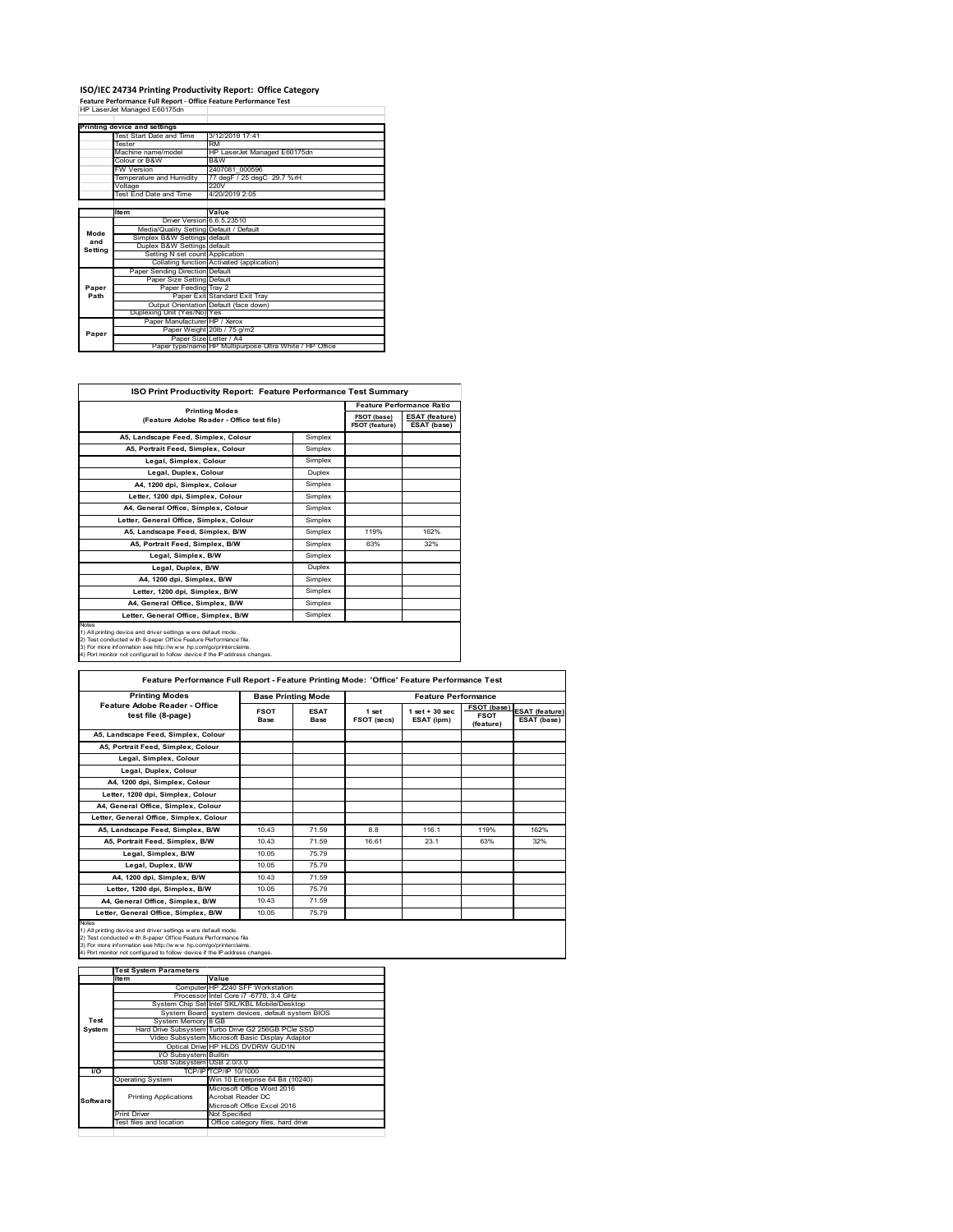#### **ISO/IEC 17629 First Print Out Time Report: Office Category Full Detailed Test Report ‐ LETTER**

|  | HP LaserJet Managed E60175dn |  |
|--|------------------------------|--|

|            | Printing device and settings |                                |  |  |  |  |
|------------|------------------------------|--------------------------------|--|--|--|--|
|            | Test Start Date and Time     | 3/12/2019 17:09                |  |  |  |  |
| Tester     |                              | <b>RM</b>                      |  |  |  |  |
|            | Machine name/model           | HP LaserJet Managed E60175dn   |  |  |  |  |
|            | Colour or B&W                | B&W                            |  |  |  |  |
|            | <b>FW Version</b>            | 2407081 000596                 |  |  |  |  |
|            | Configuration (options)      | Default                        |  |  |  |  |
|            | Controller                   | 9.1                            |  |  |  |  |
|            | Printing device page count   | Not Specified                  |  |  |  |  |
|            | Printing supplies page count | Not Specified                  |  |  |  |  |
|            | Temperature and Humidity     | 77 degF / 25 degC 29.7 %rH     |  |  |  |  |
|            | Voltage                      | 220V                           |  |  |  |  |
|            | Test End Date and Time       | 3/13/2019 11:59                |  |  |  |  |
|            |                              |                                |  |  |  |  |
|            | <b>Item</b>                  | Value                          |  |  |  |  |
| Mode       | PDL and driver version       | 6.6.5.23510                    |  |  |  |  |
| and        | Print Quality mode           | default                        |  |  |  |  |
| Setting    | <b>B&amp;W</b> settings      | default                        |  |  |  |  |
|            | Paper feed orientation       | Short Edge                     |  |  |  |  |
| Paper      | Paper type setting           | default                        |  |  |  |  |
|            | Paper feeding                | Standard cassette              |  |  |  |  |
|            | Paper exit                   | Standard exit tray             |  |  |  |  |
| Paper Path | Output orientation           | default (face up or face down) |  |  |  |  |

**ISO First Page Out Time Summary Report: Office Category** Summary Report: **Letter**

**FPOT from Ready (seconds)**<br>Simplex 4.79 **B&W**

**Duplex**<br>Notes<br>1) All printing device and driver settings were default mode.<br>2) For the BM results, the print driver was set to "print in BM".<br>4) For more information see http://www.hp.com/golprinterclaims.<br>4) Port monitor

| ISO First Page Out Time Report: Office Category |                                                                                                                                                                                                                                                                                                                                                                                                              |                            |                            |                              |                            |                   |            |
|-------------------------------------------------|--------------------------------------------------------------------------------------------------------------------------------------------------------------------------------------------------------------------------------------------------------------------------------------------------------------------------------------------------------------------------------------------------------------|----------------------------|----------------------------|------------------------------|----------------------------|-------------------|------------|
| <b>Detailed Report: LETTER</b>                  |                                                                                                                                                                                                                                                                                                                                                                                                              |                            |                            |                              |                            |                   |            |
|                                                 |                                                                                                                                                                                                                                                                                                                                                                                                              | Word<br>(seconds)          | Excel<br>(seconds)         | Adobe<br>Reader<br>(seconds) | Average<br>(seconds)       | <b>Delay Time</b> |            |
| <b>Color Mode</b>                               | FPOT from Ready - Simplex                                                                                                                                                                                                                                                                                                                                                                                    |                            |                            |                              |                            |                   |            |
|                                                 | FPOT from Ready - Duplex                                                                                                                                                                                                                                                                                                                                                                                     |                            |                            |                              |                            |                   |            |
|                                                 | FPOT from Sleep - Simplex                                                                                                                                                                                                                                                                                                                                                                                    |                            |                            | N/A                          |                            |                   |            |
|                                                 | Recovery Time                                                                                                                                                                                                                                                                                                                                                                                                |                            |                            |                              |                            |                   |            |
|                                                 | FPOT from Off - Simplex                                                                                                                                                                                                                                                                                                                                                                                      |                            |                            |                              |                            |                   |            |
|                                                 | Warm-up Time                                                                                                                                                                                                                                                                                                                                                                                                 |                            |                            |                              |                            |                   |            |
|                                                 | FPOT from Ready - Simplex                                                                                                                                                                                                                                                                                                                                                                                    | 4.83                       | 5.00                       | 4.53                         | 4.79                       | 20 Seconds        |            |
|                                                 | FPOT from Ready - Duplex                                                                                                                                                                                                                                                                                                                                                                                     |                            |                            |                              |                            |                   |            |
| <b>B&amp;W Mode</b>                             | FPOT from Sleep - Simplex                                                                                                                                                                                                                                                                                                                                                                                    |                            |                            | 11.28                        |                            | 95 Minutes        |            |
|                                                 | Recovery Time                                                                                                                                                                                                                                                                                                                                                                                                |                            |                            | 6.7                          |                            |                   |            |
|                                                 | FPOT from Off - Simplex                                                                                                                                                                                                                                                                                                                                                                                      |                            |                            | 127.05                       |                            |                   |            |
|                                                 | Warm-up Time                                                                                                                                                                                                                                                                                                                                                                                                 |                            |                            | 122.52                       |                            |                   |            |
|                                                 | 1) All printing device and driver settings w ere default mode.<br>2) For the B/W results, the print driver w as set to "print in B/W".<br>3) For more information see http://www.hp.com/go/printerclaims.<br>4) Port monitor not configured to follow device if the IP address changes.<br>5) Page counts w ere collected after completion of the tests.<br>6) Details for FPOT from Sleep are show n below. |                            |                            |                              |                            |                   |            |
| <b>HP Data Table</b>                            |                                                                                                                                                                                                                                                                                                                                                                                                              |                            |                            |                              |                            |                   |            |
| <b>Detailed Report: LETTER</b>                  |                                                                                                                                                                                                                                                                                                                                                                                                              | <b>FPOT Avg</b><br>(se cs) | FPOT (secs)<br>Iteration 1 | FPOT (secs)<br>Iteration 2   | FPOT (secs)<br>Iteration 3 | Application       | Delay Time |
|                                                 | FPOT from Sleep                                                                                                                                                                                                                                                                                                                                                                                              | N/A                        | N/A                        | N/A                          | N/A                        | Adobe Reader      |            |
| <b>Color Mode</b>                               | FPOT from Sleep (15 minutes)<br>HP/Non ISO Test                                                                                                                                                                                                                                                                                                                                                              | N/A                        | N/A                        | N/A                          | N/A                        | Adobe Reader      |            |
|                                                 | FPOT from Sleep                                                                                                                                                                                                                                                                                                                                                                                              | 11.28                      | 11.35                      | 11.20                        | N/A                        | Adobe Reader      | 95 Minutes |
| <b>B&amp;W Mode</b>                             | FPOT from Sleep (15 minutes)<br>HP/Non ISO Test                                                                                                                                                                                                                                                                                                                                                              | 6.64                       | 6.63                       | 6.64                         | N/A                        | Adobe Reader      | 15 Minutes |
| Notes                                           | 1) All printing device and driver settings w ere default mode.<br>2) For the B/W results, the print driver was set to "print in B/W".<br>3 DLP includes detailed iterations as data measurements may vary run to run.                                                                                                                                                                                        |                            |                            |                              |                            |                   |            |

**Item Item** Value<br>Computer HP Z240 SFF Workstation<br>Processor Intel Core i7 -6770, 3.4 GHz<br>System Chip Set Intel SKL/KBL Mobile/Desktop<br>System Board system devices, default system BIOS Frocessor<br>System Chip Set<br>System Memory<br>Hard Drive Subsystem<br>Hard Drive Subsystem Hard Drive Subsystem Turbo Drive G2 256GB PCIe SSD Video Subsystem Microsoft Basic Display Adaptor Optical Drive HP HLDS DVDRW GUD1N Subsystem Builtin USB Subsystem USB 2.0/3.0 Operating System Win 10 Enterprise 64 Bit (10240) Microsoft Word 2016 Microsoft Excel 2016 Adobe Reader DC **Printing Device Connection** TCP/IP 10/1000 **Software** Printing Applications **Test System Test System Para**